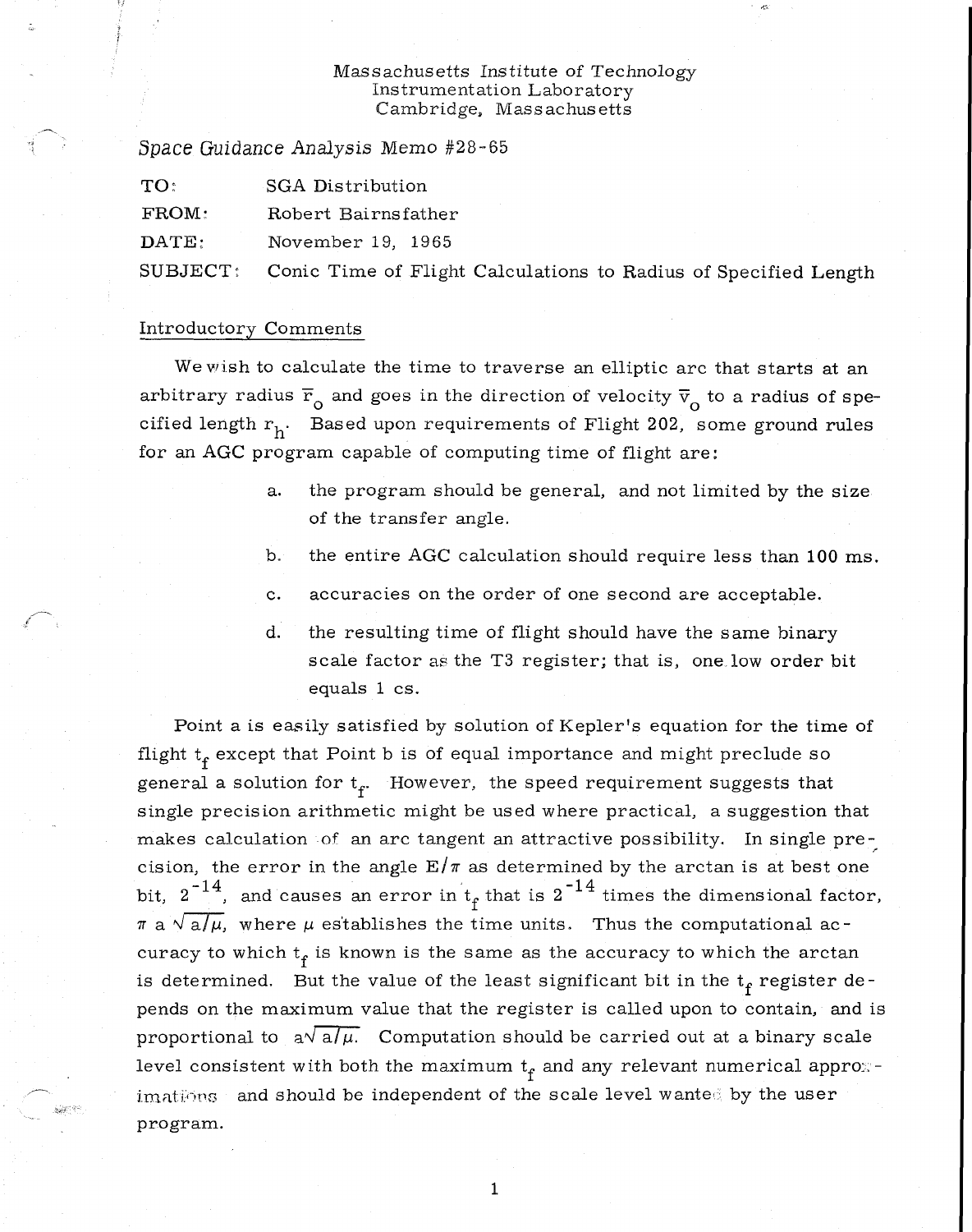## Equations for Elliptic Orbits

The equations to follow summarize the results of the Appendix. The time of flight for the elliptic orbit in the direction of velocity  $\overline{v}_0$  from radius  $\overline{r}_0$ to a radius of specified length  $r_h$  is provided by Kepler's equation. (See Ref. 1)

$$
t_f = a \sqrt{\frac{a}{\mu}} [E - E_o - e (\sin E - \sin E_o)] \qquad (1)
$$

where either of the following forms is valid

e (sin E - sin E<sub>o</sub>) = sgn (
$$
\dot{r}_h
$$
)  $\sqrt{\frac{r_h}{a} (2 - \frac{r_h}{a}) - \frac{p}{a}}$  - sgn ( $\dot{r}_o$ )  $\sqrt{\frac{r_o}{a} (2 - \frac{r_o}{a}) - \frac{p}{a}}$ 

$$
= sgn \left( \dot{r}_h \right) \sqrt{\frac{r_h}{a} \left( 2 - \frac{r_h}{a} \right) - \frac{p}{a}} - \frac{\overline{v}_o \cdot \overline{r}_o}{\sqrt{a \mu}}
$$
(2.1)

and where the quantity ( $E - E_0$ ) is obtained from

$$
\tan\left(\frac{E - E_o}{2}\right) = \frac{e \left(\sin E - \sin E_o\right)}{2 - \frac{r_o}{a} - \frac{r_h}{a}}
$$
(3)

The two conic parameters that appear are supplied by

$$
\overline{H} = \overline{r}_0 \times \overline{v}_0
$$
\n
$$
p = \frac{\overline{H} \cdot \overline{H}}{\mu}
$$
\n(4)\n
$$
\frac{1}{a} = \frac{2}{r_0} - \frac{\overline{v}_0 \cdot \overline{v}_0}{\mu}
$$

and are used to give p/a,  $r_0/a$ ,  $r_h/a$ . For negative  $t_f$ , see Appendix, Summary I and IL

Equations (4) assume that  $r_0 = |\overline{r}_0|$  is available in AGC memory. Equation (2. 1) is preferred for reentry on Flight 202 because in that application both sgn( $\dot{r}_{0}$ ) and sgn( $\dot{r}_{h}$ ) are known and are negative and permit faster computation, particularly if single precision square roots are used. In applications where the radial velocity of  $\overline{r}_{0}$  can have either sign, (2. 2) is the better choice.

# Block I AGC Time Estimate

If we assume that none of the quantities in (4) are already available in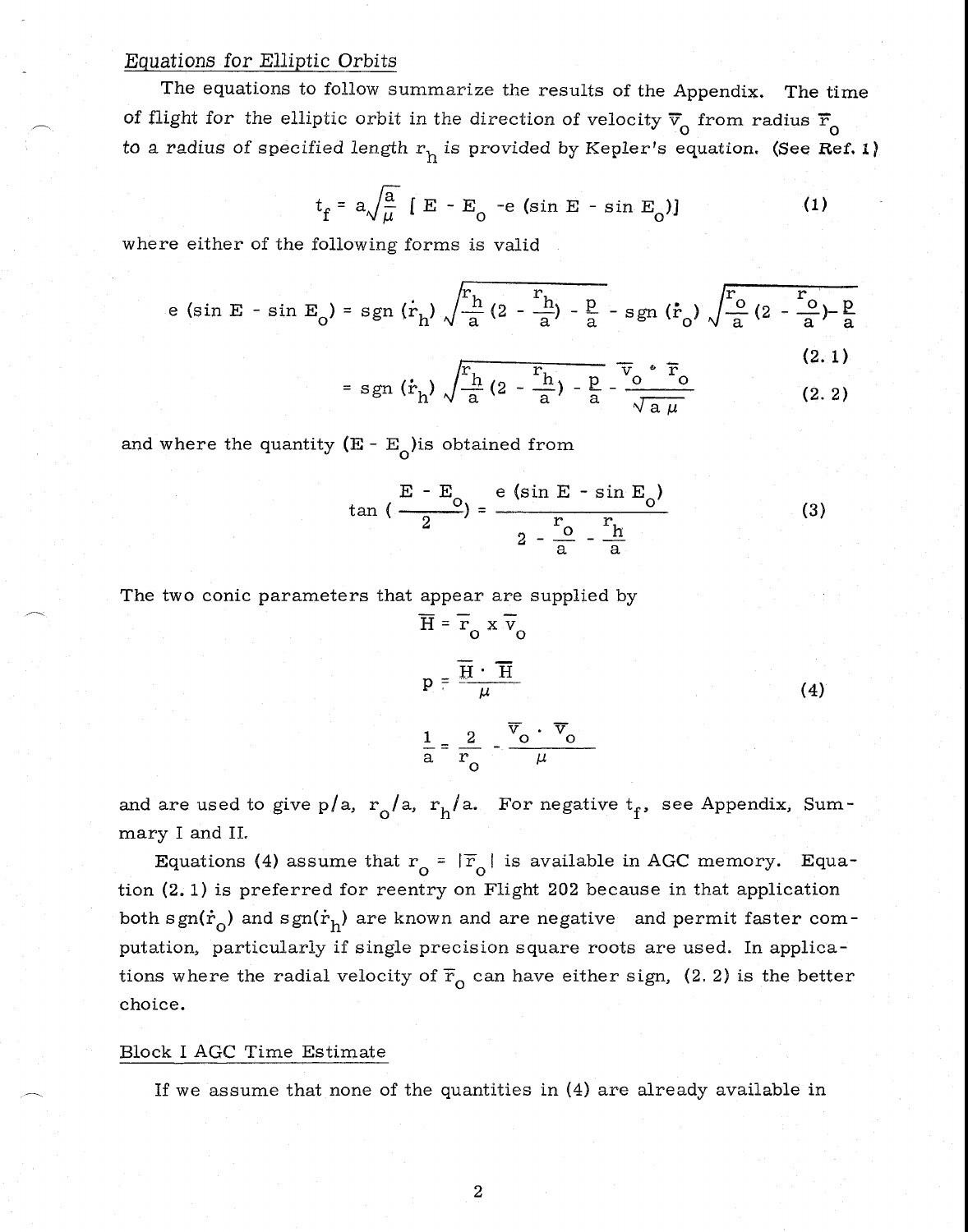AGC memory, almost all of the time used in calculating  $t_f$ ,77 ms out of 93 ms, is invested in the AGC Interpreter language program for evaluating (4) and in establishing  $r_o/a$ ,  $r_h/a$ , and p/a in the push down list. Evaluation of (1) and (2) is done in basic AGC language and requires '7 ms. A final 9 ms (Interpreter) is expended in a  $t_f$  test to recognize if  $\overline{r}_{o}$  has passed  $r_h$ . It may be possible to trim a few ms here and there, but a major gain is unrealizable unless either  $p$  or  $1/a$  is already available in memory, or unless the products involving 1/a are done in basic AGC language.

# Arc Tangent

The arctangent approximant given by the Hastings polynomial (see Ref. 2) of four terms is compatible with single precision arithmetic, and has a maximum error between the approximant and the function of 0. 00008 radians, The polynomial is scaled to  $E/\pi$ , so the error is about 0.00003 or less than one bit of a single precision word. For angles in the range  $+45^{\circ}$ , the approximant is a polynomial in x:  $y = f(x)$ , where  $x = N/D$  and is in the range  $(-1, 1)$ . To cover the full first quadrant, the approximant becomes  $y = \pi/4$ - f(z), where  $z = (x - 1)/(x + 1) = (N - D)/(N + D)$  and x is in the range  $(0, \infty)$ . The latter relation avoids the problem associated with zero denominators that would occur if  $x = N/D$  were used. However, the indeterminate case, corresponding to  $90^\circ$ , can arise and must be checked for.

Throughout most of the first quadrant, the arctan program uses the polynomial in z. This polynomial has the disadvantage that it produces a nonzero error in y at the extremes,  $0^{\circ}$  and  $90^{\circ}$ . The polynomial in x has no error at  $0^{\circ}$  and is used for small angles. The transition from x to z is made at about  $15^{\circ}$ , corresponding to one of the several values of y for which both polynomials exhibit the same error.

The calculation of the arctan as detailed below is based on the four term polynomial in Ref. 2. The program accepts N and D, where  $\tan E = N/D$ , and gives E in the range  $(0, \pi)$ .

> $E = \pi/4$  $N1 = abs(N), D1 = abs(D)$ If  $(N1 + D1)/e$  -10<sup>-6</sup> neg, E = 2E, return. (indet. case)  $Z = (N1 - D1)/(N1 + D1)$ If  $z + .573$  neg,  $z = N1/D1$ ,  $E = 0$  (transition case)  $E = E + z (C_1 + z^2 (C_3 + z^2 (C_5 + z^2 C_7)))$

> > 3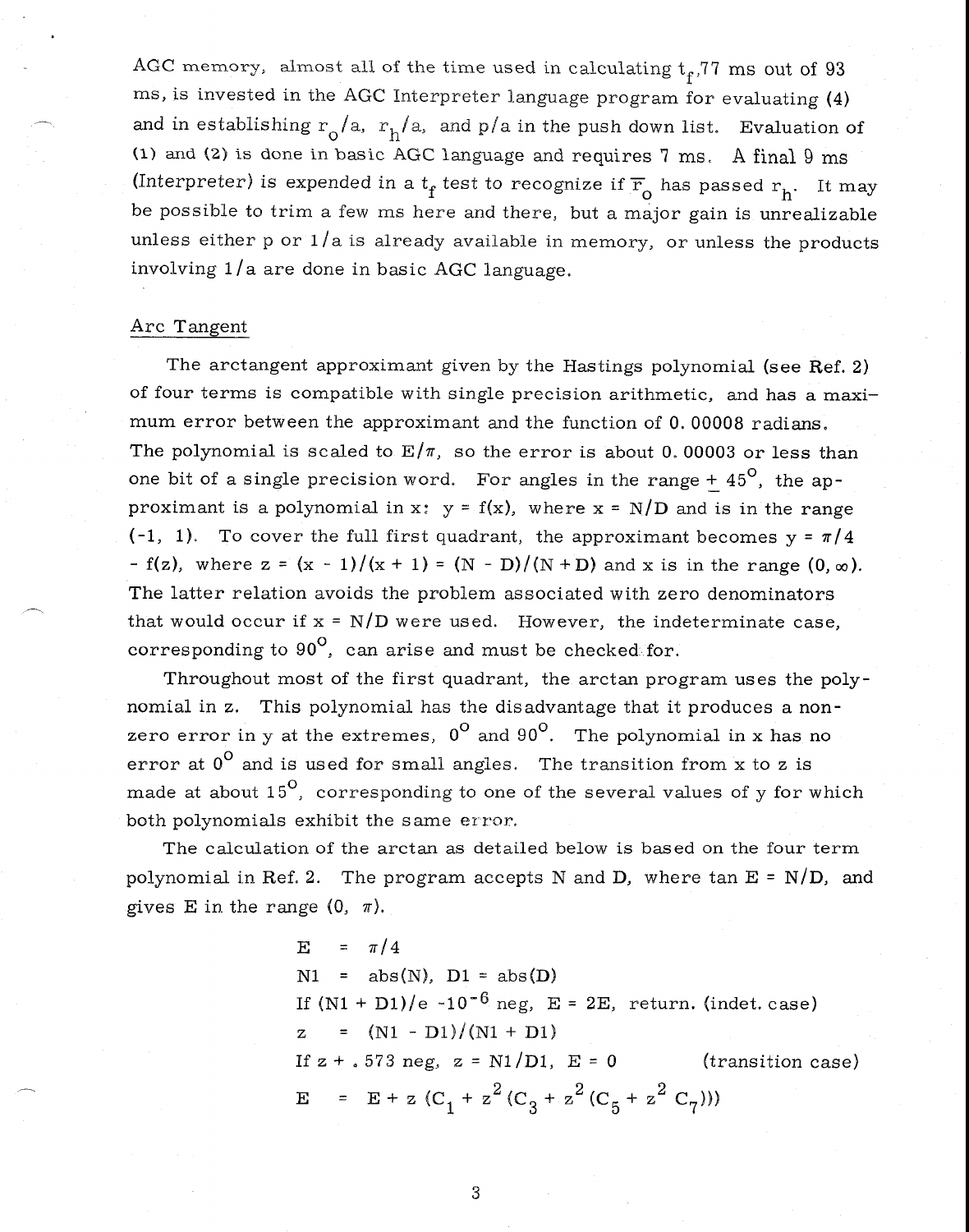If sgn (N D) neg,  $E = \pi - E$ 

return

and  $C_1$  = .999215,  $C_3$  = -.3211819,  $C_5$  = .1462766,  $C_7$  = -.0389929

# Numerical Results

Equations (1) through (4) were tested by a MAC program on the MH1800. In the test the terminal point  $r<sub>h</sub>$  corresponds to 400, 000 feet altitude and true anomaly f = 330<sup>°</sup>. Time of flight  $t_f$  is calculated for  $\overline{r}_0$  and  $\overline{v}_0$  corresponding to selected values of  $f_0$  ranging from 90<sup>°</sup> to 327<sup>°</sup> for each of the following values of e: 0. 3, 0. 2, 0, 1, 0, 05, 0, 01. These conditions yield values of  $t_f$  that range from nearly 7000 seconds to 40 seconds. The error between  $t_f$  and a carefully evaluated check solution in all cases is attributable to the arctan approximant and is  $0.2$  seconds or less. The error in  $t_f$ due to error 6E in arctan is

$$
t_f = 2 a \sqrt{\frac{a}{\mu}} \delta E
$$

and *6* E is 0. 00008 radians.

#### Equations for Hyperbolic Orbits

The time of flight equations for hyperbolic orbits are similar to those for elliptic orbits and are summarized below. The derivation is not given, but it parallels the one given in the Appendix for elliptic orbits.

The time of flight  $t_f$  required to traverse a hyperbolic arc from an arbitrary radius  $\overline{r}_{o}$  to a radius of specified length  $r_{h}$  is provided by Kepler's equation (see Ref. 1).

$$
t_f = a \sqrt{\frac{a}{\mu}} [- (H - H_0) + e (\sinh H - \sinh H_0)]
$$
 (5)

where either of the following can be used

e (sinh H - sinh H<sub>o</sub>) = sgn(
$$
\dot{r}_h
$$
)  $\sqrt{\frac{r_h}{a} (2 + \frac{r_h}{a}) - \frac{p}{a}}$  - sgn( $\dot{r}_o$ )  $\sqrt{\frac{r_o}{a} (2 + \frac{r_o}{a}) - \frac{p}{a}}$  (6.1)

$$
= sgn(\dot{r}_h) \sqrt{\frac{r_h}{a} (2 + \frac{r_h}{a}) - \frac{p}{a}} - \frac{\overline{r}_0 \cdot \overline{v}_0}{\sqrt{a \mu}}
$$
(6.1)

and the quantity  $(H - H_0)$  comes from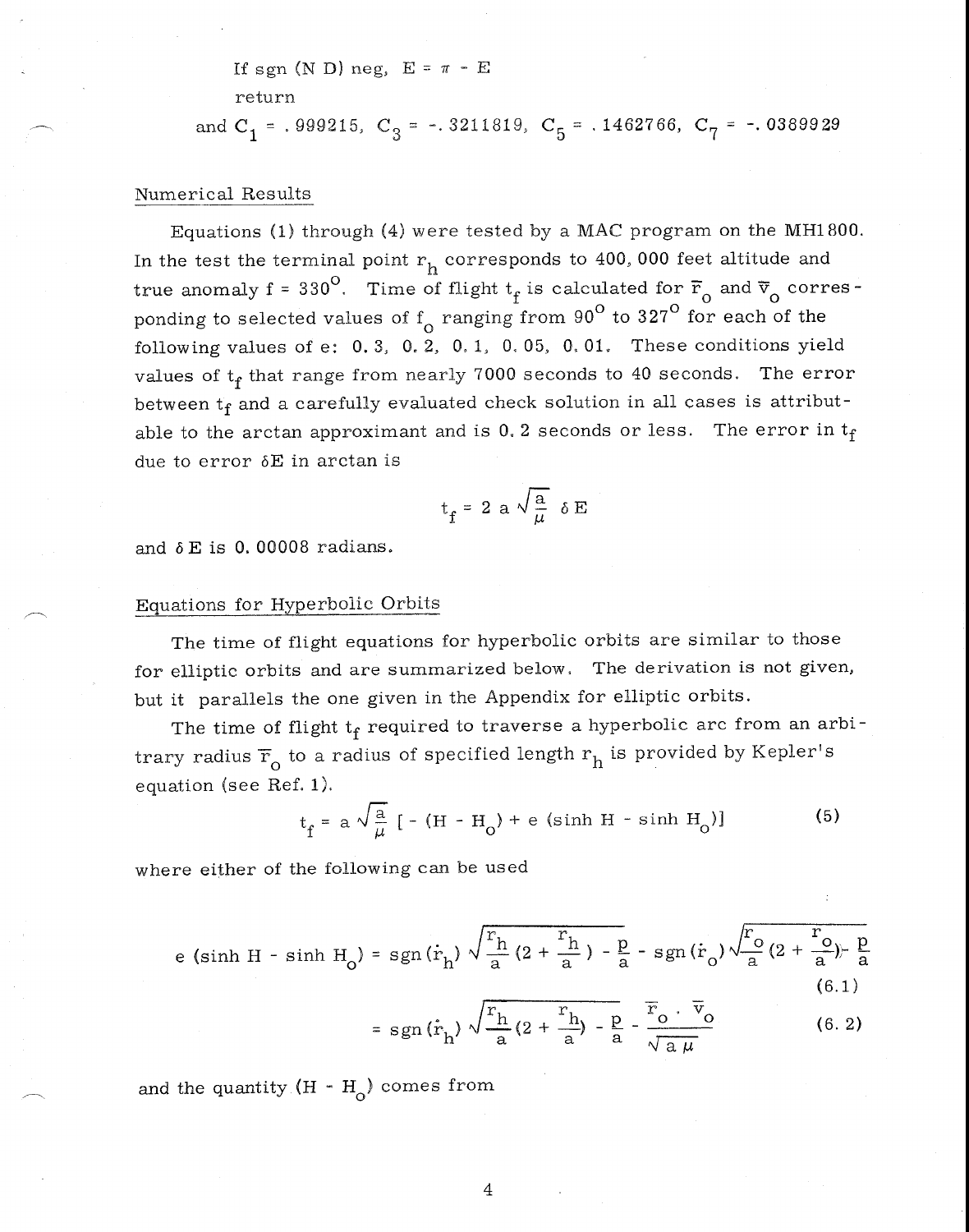$$
\tanh\left(\frac{H-H_o}{2}\right) = \frac{e\left(\sinh H - \sinh H_o\right)}{2 + \frac{r_o}{a} + \frac{r_h}{a}}
$$
 (7)

In these equations,  $1/a$  is a positive number.

The inverse hyperbolic tangent is calculated from

y = tanh<sup>-1</sup> (x) = 
$$
\frac{1}{2}
$$
 ln(10) log<sub>10</sub> ( $\frac{1 + x}{1 - x}$ )

where the log term can be approximated by a Hastings polynomial (see Ref. 2)  $f(z) = \log(z)$  over the range  $1 < z < 10$  or equivalently  $0 < x < 0.818$ . For reference, the three term approximation is suitable in single precision and is

$$
\log(z) = \frac{1}{2} + C_1 \text{ Q} + C_3 \text{ Q}^3 + C_5 \text{ Q}^5
$$

where 
$$
Q = \frac{z - \sqrt{10}}{z + \sqrt{10}} = \frac{C_0 + x}{1 + C_0 x}
$$

and  $C_0 = -0.51949385$ ,  $C_1 = 0.8690286$ ,  $C_2 = 0.2773839$ ,  $C_3 = 0.2543275$ .

Using the signed  $1/a$  obtained in (4), the equations for hyperbolic and elliptic orbits can be combined into a single set, except for taking the inverse function; the proper inverse is selected by the sign of  $1/a$ .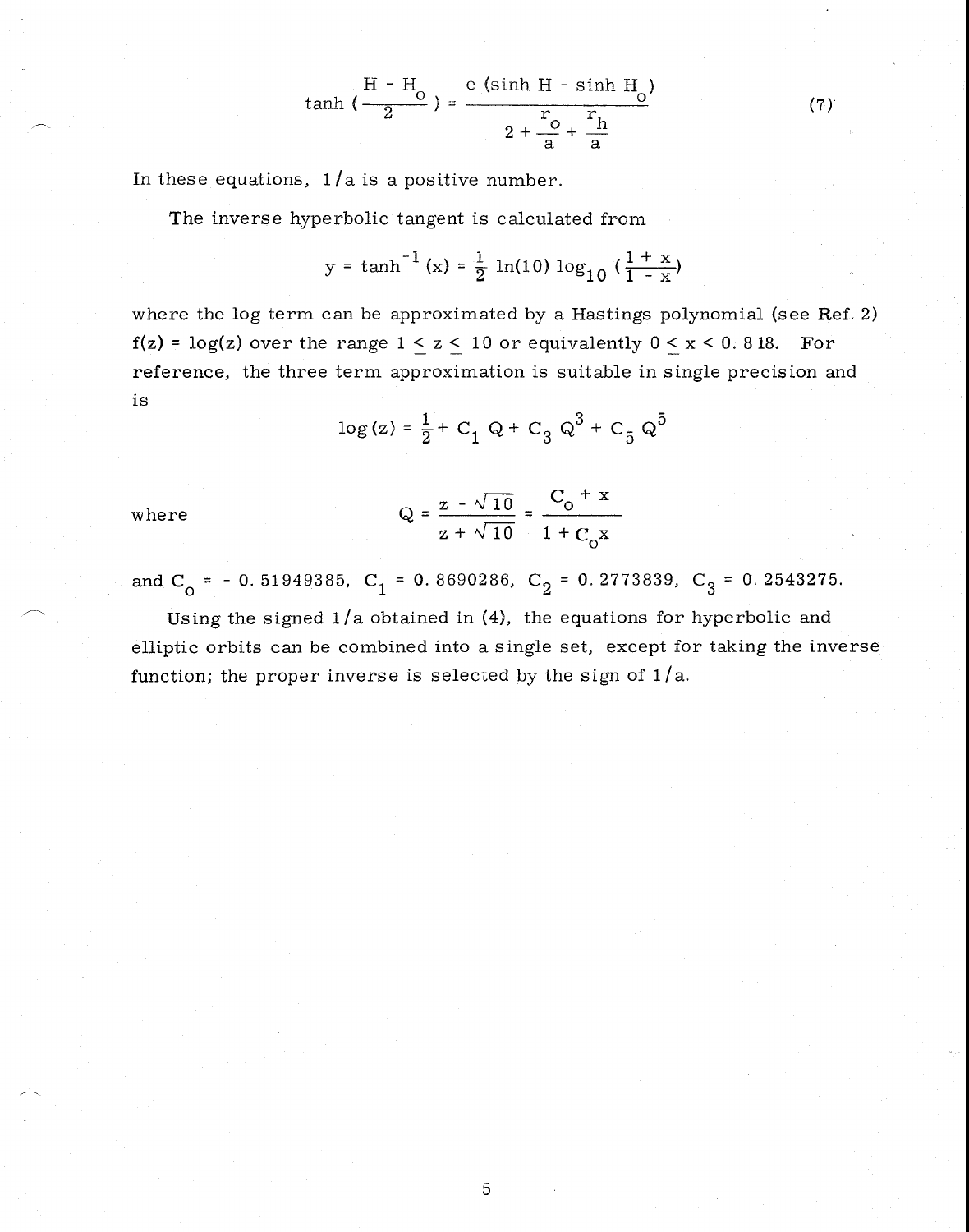# REFERENCES

1. Astronautical Guidance, R. H. Battin, general reference, Chapter 2. 2. Approximations for Digital Computers, C. Hastings, Jr.

6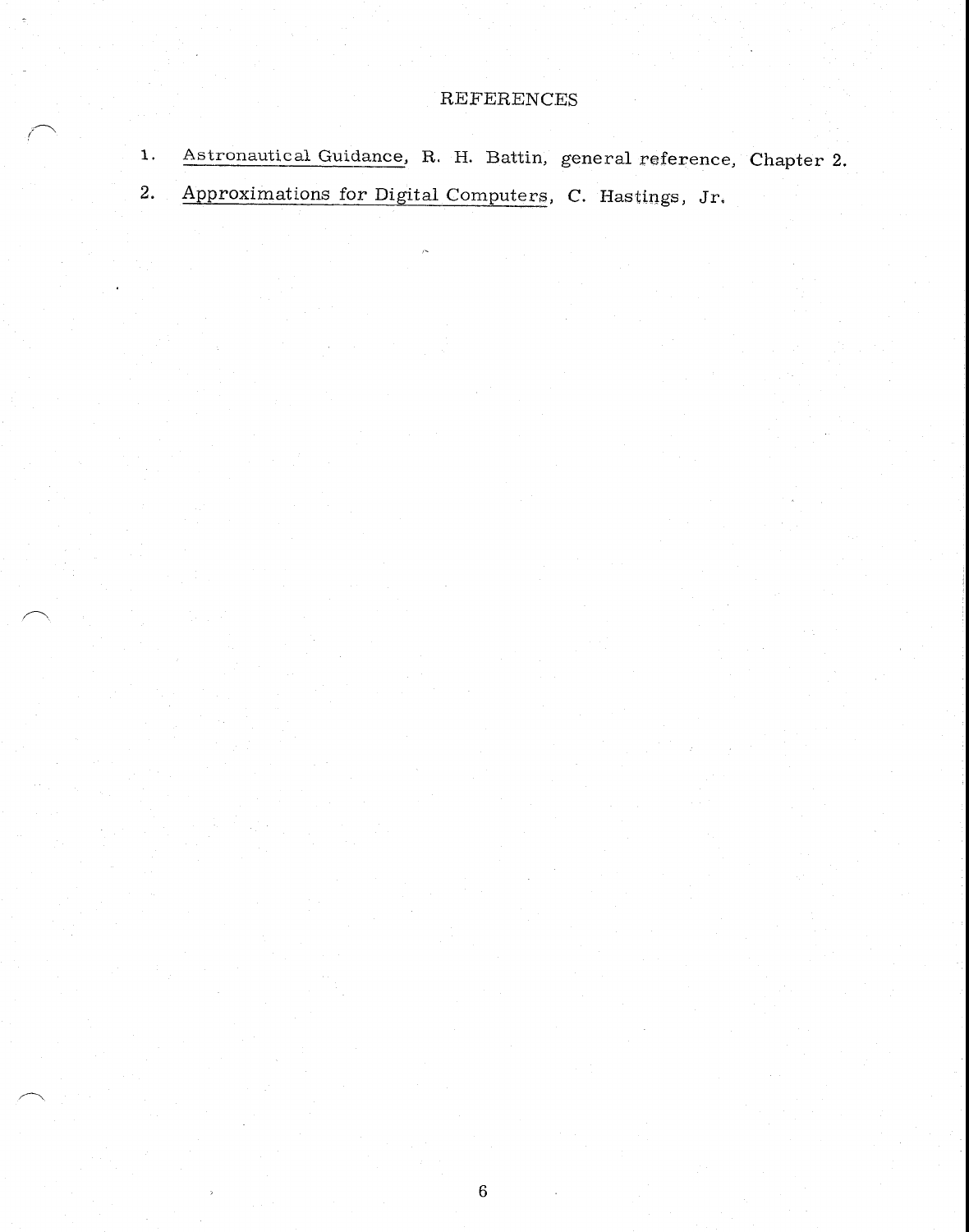# APPENDIX

Elliptic Time of Flight to a Radius of Specified Length

The time required to traverse the elliptic arc from an initial radius  $\bar{r}_{0}$ to a terminal radius of specified magnitude  $r_h$  and in the direction of velocity  $\bar{v}_{0}$  is given by Kepler's equation \*(equations so marked are found in Chapter 2 of Astronautical Guidance, by R. H. Battin)

t = a 
$$
\sqrt{\frac{a}{\mu}}
$$
 [ E - E<sub>o</sub> - e (sin E - sin E<sub>o</sub>)] (A-1)

where

 $E_0$  is eccentric anomaly corresponding to  $\overline{F}_0$ E is eccentric anomaly corresponding to  $r_h$  $(r_h$  is radius corresponding to desired altitude)  $\mathbf{e}$ is eccentricity  $a<sub>1</sub>$ is semi major axis is gravitational constant  $\mu$ 

Method I - One approach is to calculate independently both  $E_0$  and E. The former is obtained from initial position and velocity using the identity\*

$$
\tan \frac{E_O}{2} = \sqrt{\frac{1 - e}{1 + e}} \tan \frac{f_O}{2} = \sqrt{\frac{1 - e}{1 + e}} \left( \frac{\sin f_O}{1 + \cos f_O} \right) = \frac{\overline{v}_O \cdot \overline{r}_O / \sqrt{\mu a}}{(1 + e - \frac{r_O}{a})} \quad \text{(A-2)}
$$
\n
$$
\text{since*} \quad e \, r_O \sin f_O = \overline{v}_O \cdot \overline{r}_O \sqrt{\frac{p}{\mu}} \tag{A-2.1}
$$

$$
e r_0 \cos f_0 = p - r_0
$$

and also

$$
e r_0 (1 + \cos f_0) = a (1 - e) [1 + e - \frac{r_0}{a}]
$$

For convenience in the following derivations, let

$$
Q(\frac{r_h}{a}) \equiv sgn(\dot{r}_h) \sqrt{\frac{r_h}{a} (2 - \frac{r_h}{a}) - \frac{p}{a}}
$$
 (A-3)

For E we obtain

1 - A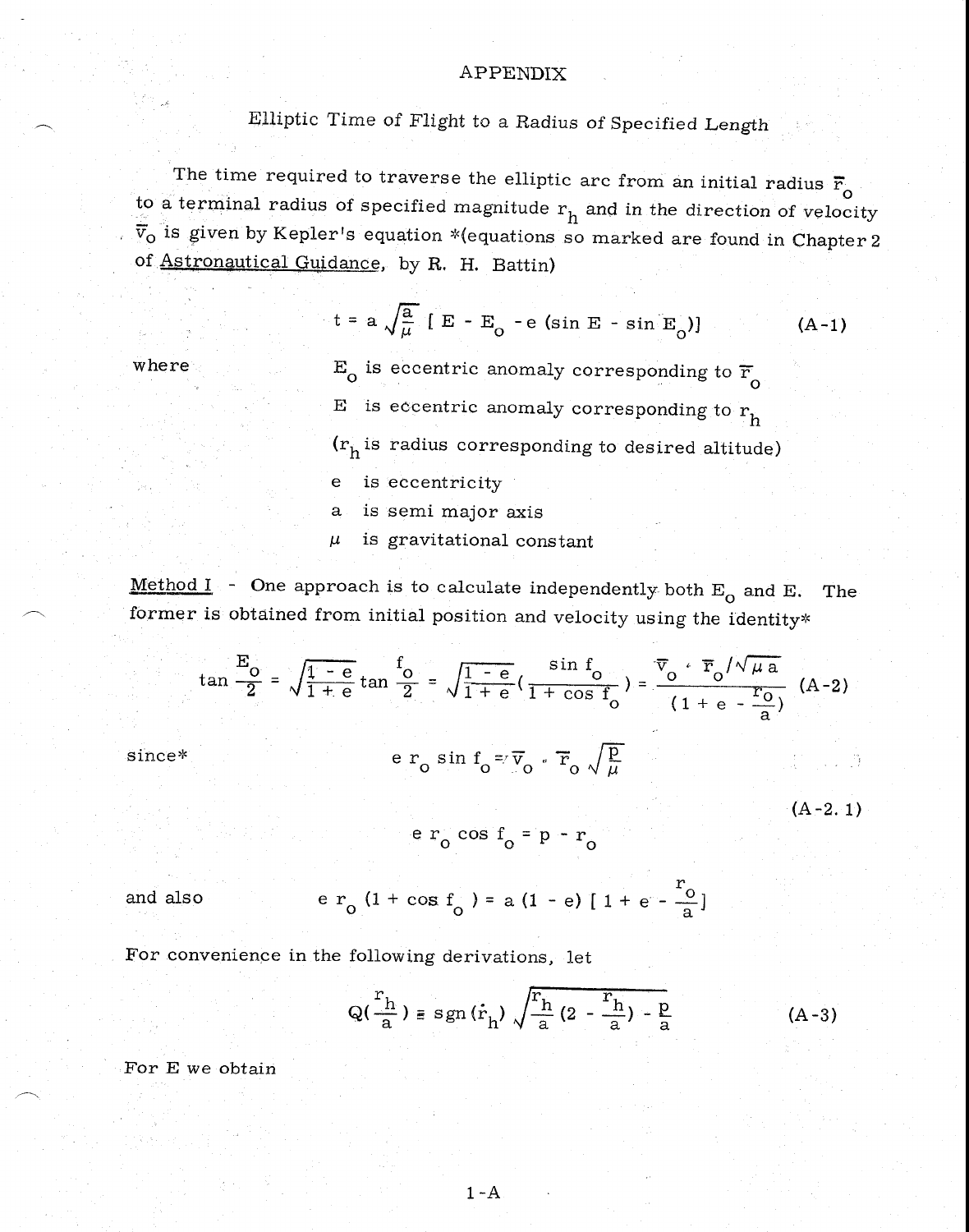$$
\tan \frac{E}{2} = \sqrt{\frac{1 - e}{1 + e}} \left( \frac{\sin f}{1 + \cos f} \right) = \frac{Q(\frac{r_h}{a})}{1 + e - \frac{r_h}{a}}
$$
 (A-4)

since, squaring the cos f relation of  $(A-2. 1)$  and using  $(A-3)$ , there follows

$$
e r_h \sin f = \sqrt{ap} Q \left(\frac{r_h}{a}\right) \tag{A-5}
$$

In calculating the E's, the arctan uses the convention that if  $\tan^{-1}$  ( ) has a negative value, replace tan<sup>-1</sup> ( ) by  $\pi$  + tan<sup>-1</sup> ( ).

It is possible at this point to solve  $(A-1)$ , since both  $E_0$  and E are known, by computing the two sines. Such action is unnecessary because both are expressible in terms of quantities already derived:

e (sin E - sin E<sub>o</sub>) = 
$$
[ Q(\frac{r_h}{a}) - \frac{\overline{v}_o \cdot \overline{r}_o}{\sqrt{a \mu}} ]
$$
 (A-6)

This relationship arises in the following manner. The quantity  $E_{\overline{O}}$  is expressed in terms of the identity<sup>\*</sup> below and  $(A-2.1)$  or  $(A-5)$ 

$$
\sin E_{\text{O}} = \frac{\sqrt{1 - e^2 \sin f_{\text{O}}}}{1 + e \cos f_{\text{O}}} = \frac{r_{\text{O}} \sin f_{\text{O}}}{\sqrt{a \, p}} = \frac{\overline{v}_{\text{O}} \cdot \overline{r}_{\text{O}}}{e \sqrt{a \, \mu}}
$$
 (A-6.1)

$$
\sin E = \frac{r_h \sin f}{\sqrt{ap}} = \left(\frac{1}{e}\right) Q\left(\frac{r_h}{a}\right) \tag{A-6.2}
$$

# Summary: Method I

The time required to traverse the elliptic arc from an initial radius  $\overline{r}_{0}$  to a terminal radius of specified length  $r_h$  and in the direction of velocity  $\overline{v}_0$  is given by Kepler's equation in the form

$$
t = a \sqrt{\frac{a}{\mu}} [E - E_0 - sgn(\dot{r}_h) \sqrt{\frac{r_h}{a} (2 - \frac{r_h}{a}) - \frac{p}{a}} + \frac{\overline{v}_0 \cdot \overline{r}_0}{\sqrt{a \mu}}]
$$
 (A-7.1)

where E and  $E_{\overline{0}}$  come from

$$
\tan\frac{E_{o}}{2} = \frac{\overline{v}_{o} \cdot \overline{r}_{o}}{\sqrt{a \mu}} \left(1 + e - \frac{r_{o}}{a}\right) \tag{A-7.2}
$$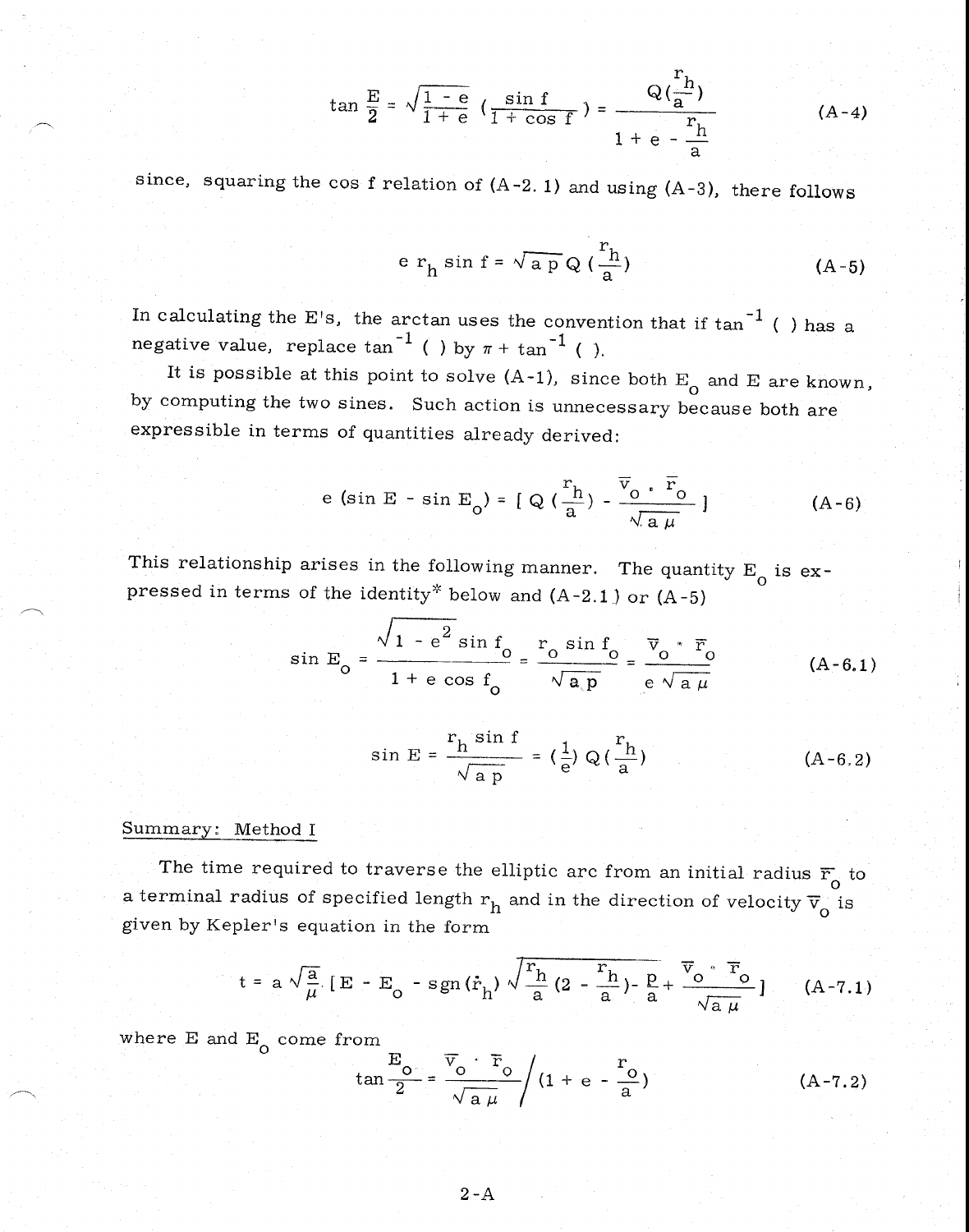$$
\tan \frac{E}{2} = \text{sgn}(\dot{r}_h) \sqrt{\frac{r_h}{a} (2 - \frac{r_h}{a}) - \frac{p}{a}} \bigg( 1 + e - \frac{r_h}{a} \bigg) \tag{A-7.3}
$$

These require three parameters a, p, e.  $Sgn(\dot{r}_h)$  designates which of the two vectors having length  $r_h$  is to be used. During reentry, sgn $(f_h)$  is negative. Both of the tangent equations are indeterminate when the true anomaly is  $180^{\circ}$  but correspond to an eccentric anomaly of  $180^{\circ}$ . This situation arises only for  $(A-7, 2)$  and is recognized by the arctan. Equation  $(A-7, 3)$  exists in all useful cases since  $r_h$  lies on the ellipse. When this is not true, a negative argument of the radical obtains and indicates that  $r_h$  is less than perigee radius (or greater than apogee). For scaling purposes, the range of values in the denominator of the tangent function is (0, 2e). The numerator can lie in the range (-e, e) as seen from  $(A-6. 1)$  and  $(A-6. 2)$ .

When  $r_h$  is chosen for reentry, t in (A-7.1) will be positive for all  $\bar{r}_0$  that move toward  $r_h$  in the direction of  $\overline{v}_0$ , and will become negative when  $\overline{r}_0$  has passed  $r_h$ . This assumes  $0 \le f_o \le f$ , where both f and  $f_o$  are measured positively. However, in general (A-7.1) gives the time of flight from  $\bar{r}_0$  to  $r_h$  and a negative value of t means that the perigee radius lies on the arc to be traversed and so  $2\pi$  is missing from  $E_0$ . Considered another way, a negative value for t represents the time of flight from  $\bar{r}_0$  to  $r_h$  in the opposite direction of the velocity and must be added to one orbital period to obtain the time of flight in the desired direction. In either case, to get the proper value for flight time when t is negative, replace t by  $t + 2\pi a \sqrt{\frac{a}{\mu}}$ 

The formulation (A-7) for solving Kepler's equation is somewhat undesirable because (a) it requires evaluating two arctangents, and (b) it may exhibit loss of precision for small values of the difference  $E - E_0$ .

Method II - The formulation of  $(A-7)$  can be changed into a more desirable solution that has improved accuracy and speed. The change is accomplished by solving directly for the quantity  $(E - E_0)$ . To enable algebraic manipulation,  $(A-6. 1)$  is expressed after the manner of  $(A-6. 2)$ .

$$
e \sin E_{O} = \frac{\overline{v}_{O} \cdot \overline{r}_{O}}{\sqrt{a \mu}} = sgn(\dot{r}_{O}) \sqrt{\frac{r_{O}}{a} (2 - \frac{r_{O}}{a}) - \frac{p}{a}} \equiv Q(\frac{r_{O}}{a}) \qquad (A-8)
$$

Now (A-2) and (A-4) become similar, and are regrouped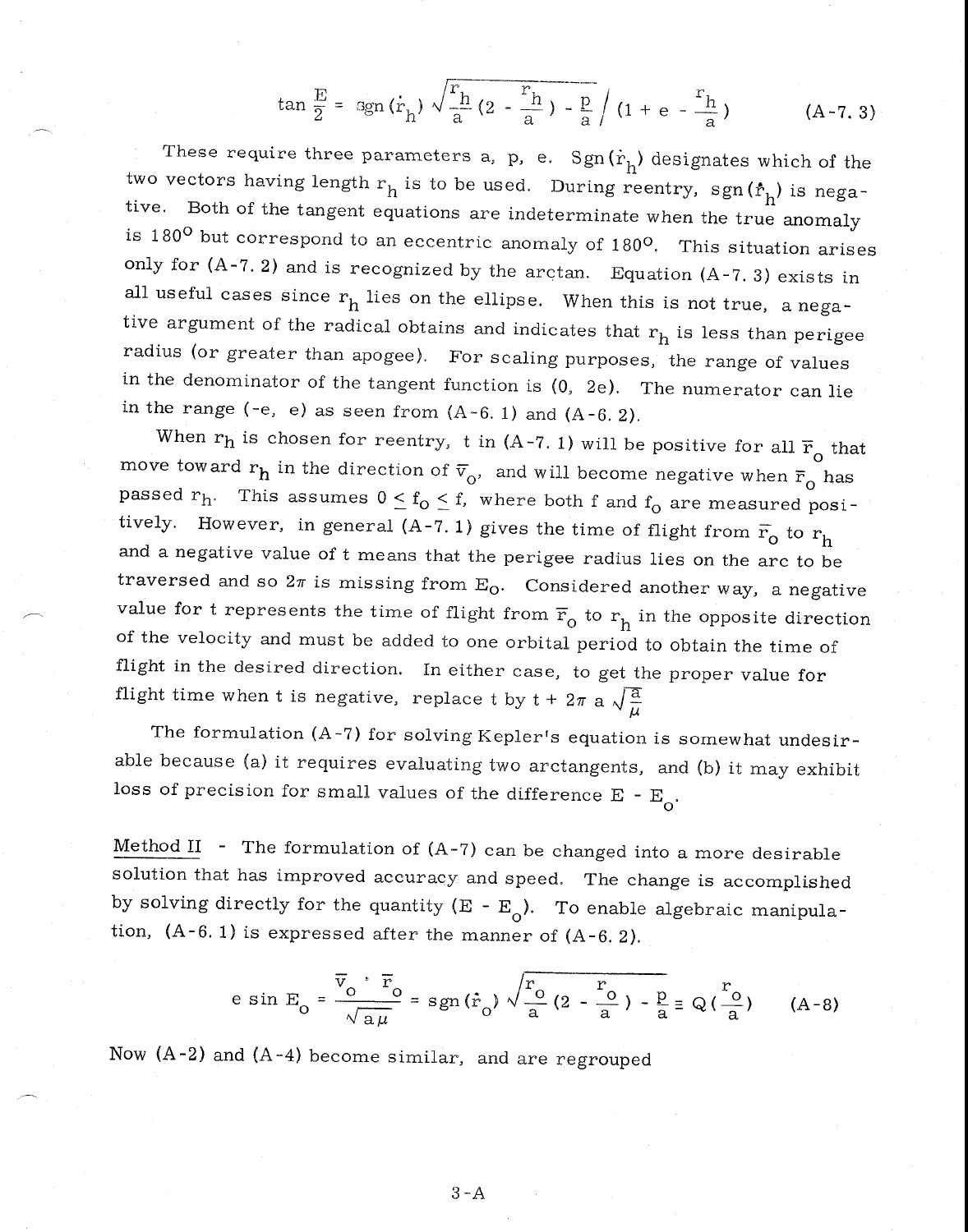$$
\tan \frac{E}{2} = \frac{Q(\frac{r_0}{a})}{1 + e - \frac{r_0}{a}} = \frac{\text{sgn} (r_0) \sqrt{e^2 - (\frac{r_0}{a} - 1)^2}}{e - (\frac{r_0}{a} - 1)}
$$
(A-9.1)

$$
\tan \frac{E}{2} = \frac{Q(\frac{r_h}{a})}{1 + e - r_h^{2}a} = \frac{\operatorname{sgn}(\dot{r}_h) \sqrt{e^2 - (\frac{r_h}{a} - 1)^2}}{e - (\frac{r_h}{a} - 1)}
$$
 (A-9.2)

Define the following intermediate sets of variables

$$
A \equiv \tan \frac{E}{2} = sgn(\dot{r}_o) \sqrt{\frac{e + c}{e - c}}
$$
  

$$
B \equiv \tan \frac{E}{2} = sgn(\dot{r}_h) \sqrt{\frac{e + d}{e - d}}
$$
(A-10)

where  $c = r_0 / a$  -1 and  $d = r_h / a$  -1. The definitions of (A-10) are introduced into the trigonometric identity for the tangent of a difference and the numerator rationalized by  $(B + A)$ .

$$
\tan \frac{E - E_O}{2} = \frac{\tan \frac{E}{2} - \tan \frac{E_O}{2}}{1 + \tan \frac{E}{2} \tan \frac{E_O}{2}} = \frac{B^2 - A^2}{A(1 + B^2) + B(1 + A^2)}
$$

Substitute (A-10), perform the indicated operations, and simplify

$$
\tan \frac{E - E_0}{2} = \frac{d - c}{sgn(\dot{r}_0) \sqrt{e^2 - c^2} + sgn(\dot{r}_h) \sqrt{e^2 - d^2}}
$$

Eliminate c, d and restore as in  $(A-9)$ 

$$
\tan \frac{E - E_0}{2} = \frac{\frac{r_h}{a} - \frac{r_o}{a}}{Q(\frac{r_o}{a}) + Q(\frac{r_h}{a})}
$$
 (A-11)

Take the arctan of (A-11) to get the desired eccentric anomaly difference. As before, negative tangents are considered as having arguments in the range  $(\pi/2, \pi)$ .

The sine term  $(A-6)$  in Kepler's equation with the aid of  $(A-8)$  now is

$$
e\left(\sin E - \sin E_{o}\right) = Q\left(\frac{r_{h}}{a}\right) - Q\left(\frac{r_{o}}{a}\right) \tag{A-12}
$$

 $4 - A$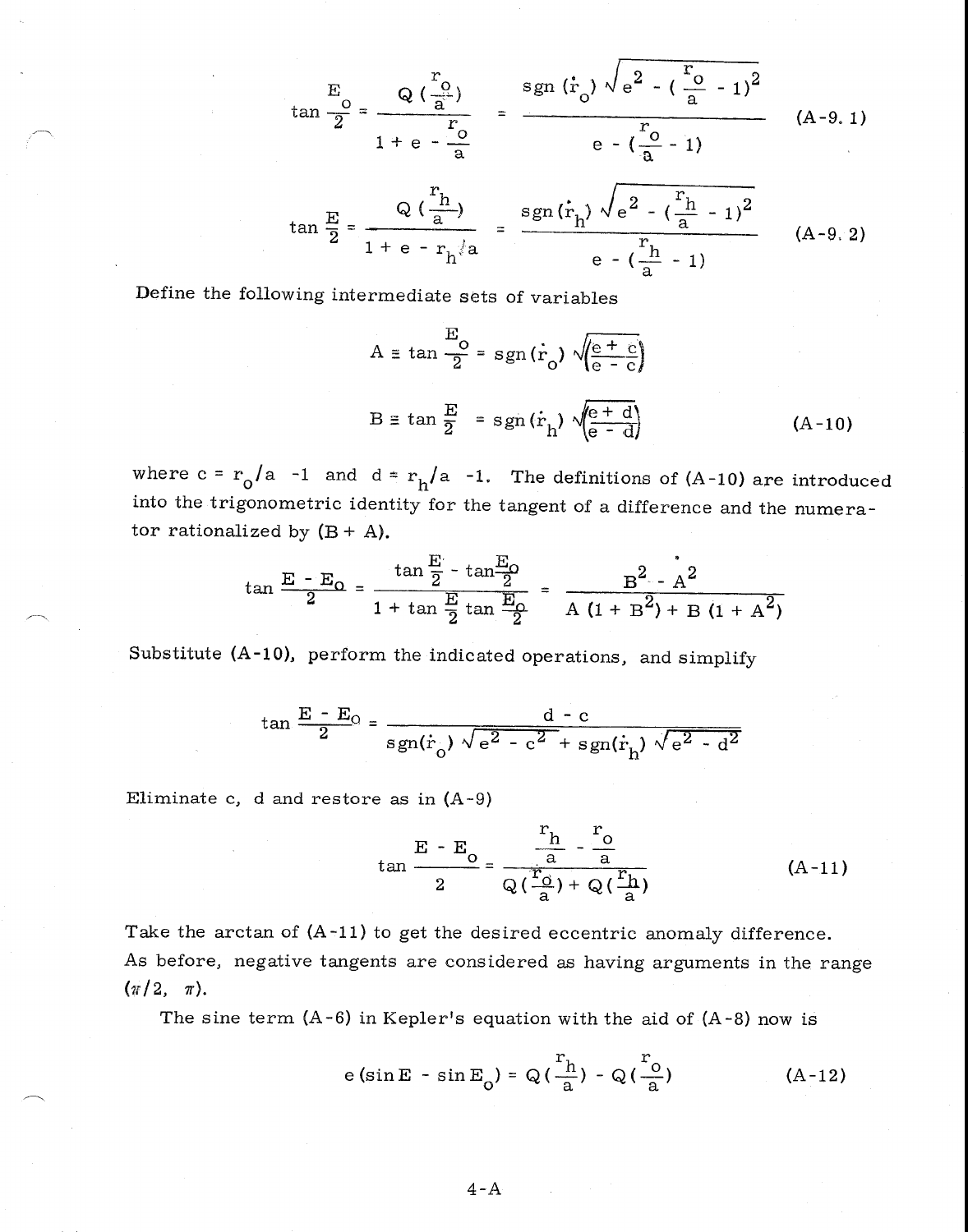Further simplification is indicated:  $(A-11)$  can be put in a more convenient form by observing that the denominator of  $(A-11)$  differs from  $(A-12)$  by a single minus sign. Rationalize (A-11)

$$
\tan \frac{E - E_0}{2} = \frac{Q(\frac{r_h}{a}) - Q(\frac{r_o}{a})}{2 - \frac{r_o}{a} - \frac{r_h}{a}}
$$
 (A-13)

or equivalently

$$
\tan \frac{E - E_0}{2} = \frac{e (\sin E - \sin E_0)}{2 - \frac{r_0}{a} - \frac{r_h}{a}}
$$
 (A-13.1)

# Summary - Method II

The time of flight for the elliptic arc in the direction of the velocity  $\bar{v}_o$ from  $\overline{r}_0$  to a radius of specified length  $r_h$  is given by Kepler's equation (A-1)

$$
t = a\sqrt{\frac{a}{\mu}} [E - E_0 - e (sinE - sinE_0)]
$$

where either of the following may be used

$$
e\left(\sin E - \sin E_0\right) = sgn\left(\dot{r}_h\right) \sqrt{\frac{r_h}{\frac{h}{a}\left(2 - \frac{r_h}{a}\right) - \frac{p}{a}} - sgn\left(\dot{r}_0\right) \sqrt{\frac{r_0}{a}\left(2 - \frac{r_0}{a}\right) - \frac{p}{a}}}
$$

$$
= sgn\left(\dot{r}_h\right) \sqrt{\frac{r_h}{a}\left(2 - \frac{r_h}{a}\right) - \frac{p}{a}} - \frac{\overline{v}_0 \cdot \overline{r}_0}{\sqrt{a\mu}} \qquad (A-14)
$$

and  $E - E_0$  comes from

$$
\tan \frac{E - E_0}{2} = \frac{e \left(\sin E - \sin E_0\right)}{2 - \frac{r_0}{a} - \frac{r_h}{a}}
$$

This requires two parameters a, p.  $Sgn(\dot{r}_h)$  designates which of the two possible vectors of length  $r_h$  is wanted and is negative for reentry. The radicals have values in the range (-e, e) and vanish at both apogee and perigee. Negative arguments for the radical containing  $r_h$  signifies that the radius  $r_h$ does not lie on the ellipse. A negative argument for the radical containing  $r_0$ can only arise from numerical effects and indicates that the argument should be zero. Should this situation occur, set the radical equal to zero.